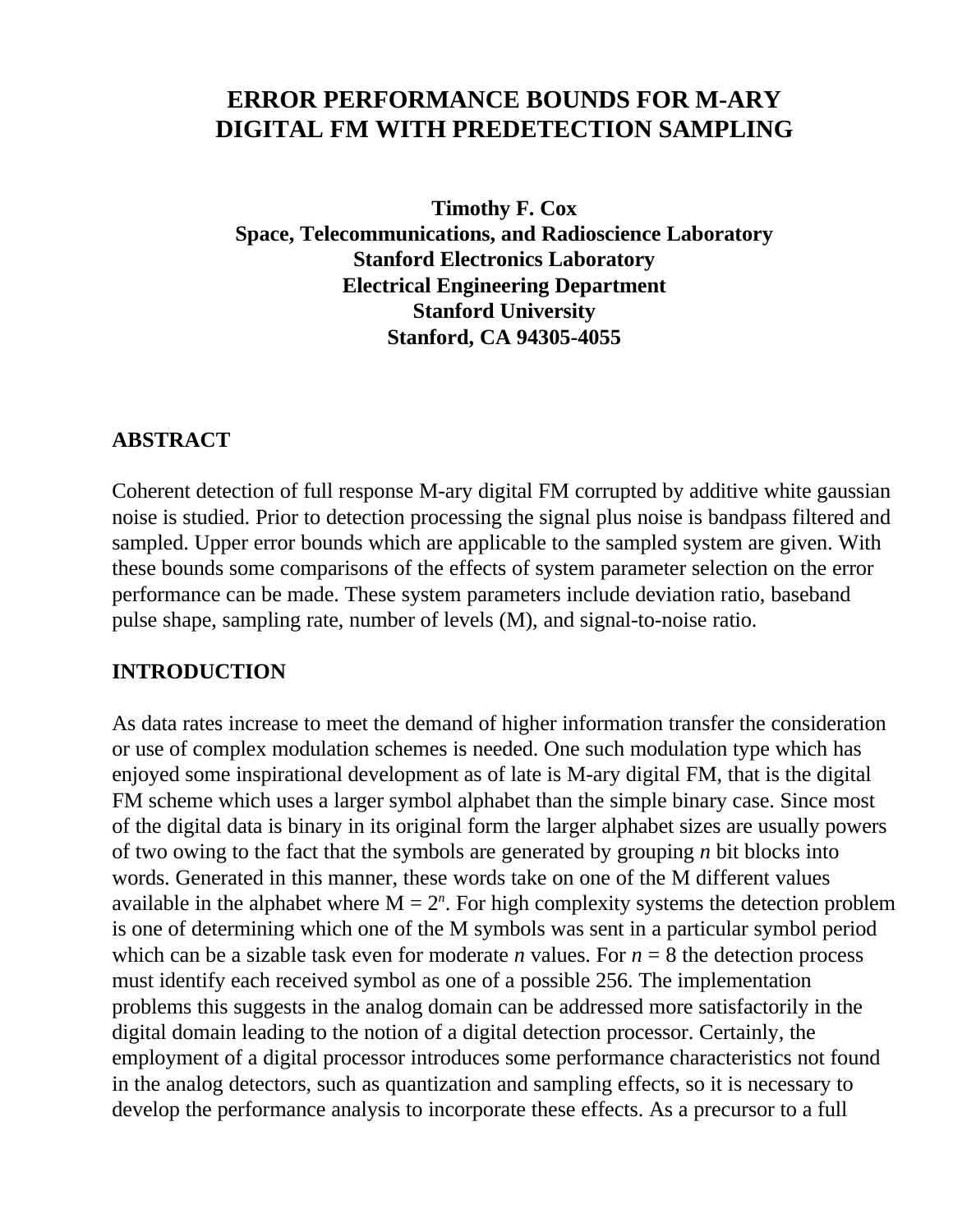analysis, this study concerns the effects of predetection sampling without regard to quantization effects or arithmetic round-off errors.

The performance bounds presented herein are based on statistically optimal receiver structures which detect the baseband data by processing the modulated signal directly. This differs greatly, in concept and implementation, from the baseband detection processing at the output of a limiter-discriminator which may be considered the more common or conventional approach. With this in mind the following assumptions and system constraints are listed for which the ensuing development is valid.

- 1) Random input data, uniformly distributed
- 2) Full response baseband signalling
- 3) Representative waveforms: rectangular, half cycle sinusoid, and raised cosine
- 4) Additive white gaussian noise channel
- 5) Fully coherent detection
- 6) Detection interval length of one symbol period
- 7) Ideal bandpass presampling filter with a bandwidth of one-half of the sampling rate

The first assumption is that the digital input data is random and uniformly distributed. For a continuous sequence of M-ary symbols this means that any symbol in any location in that sequence will take on one of the M distinct values of the alphabet with probability 1/M. Let  $a(i)$  denote the data symbol existing during the  $i<sup>th</sup>$  time slot, then the M-ary data sequence at time t will be the sum of the current symbol and all previous symbols, expressed as

$$
\sum_{j=-\infty}^{k} a(j) \tag{1}
$$

where

$$
kT_s \leq t \leq (k+1)T_s \tag{2}
$$

$$
T_s = the symbol period \t(3)
$$

For convenience, the values that the a(j)'s may take are  $a_i$  for  $i = 1, 2, ..., M$  where  $a_i =$ 2i - (M+1). This convention provides equally spaced baseband symbols that are symmetric about zero.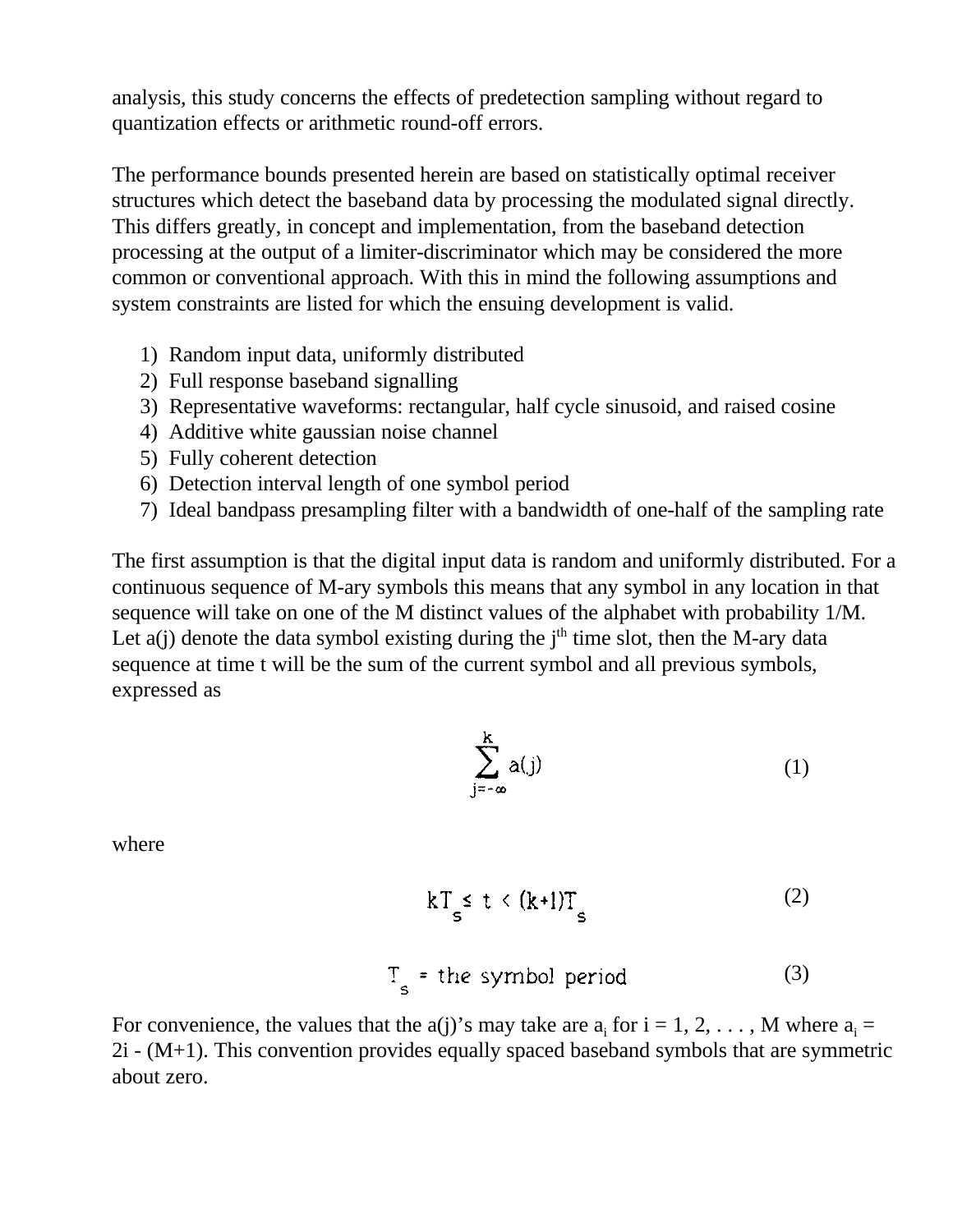The digital FM signal studied herein is a generalized form of the continuous phase frequency shift keying (CPFSK) signal. The properties of phase continuity of the modulated signal over the symbol boundaries and a single valued deviation ratio are common, but the baseband pulse shaping allowed in the digital FM case permits frequency variations of the FM signal during the symbol period. This added degree of freedom affects the range of achievable performance beyond that of the CPFSK, and it yields another system parameter for control of power spectral characteristics in addition to the deviation ratio and value of M. The full response baseband signalling constraint means that the pulse shaping function,  $f(t)$ , has an existence interval of  $[0,T_s)$  which avoids any baseband symbol overlap. Since the frequency modulation process involves an integration of the baseband then a normalized phase function is introduced. This is

$$
g\left(\frac{t}{T_s}\right) = \frac{1}{T_s} \int\limits_0^t f(u) \ du \tag{4}
$$

By applying an additional constraint that the pulse shape function, f(t), has an absolute maximum of 1 somewhere in the interval  $[0,T_s)$  then the deviation ratio, h, can be defined as the ratio of the difference of two adjacent signalling frequencies to the symbol rate. With this nomenclature introduced the digital FM signal can be expressed in the time interval  $\left[\text{kT}_{\text{s}}\text{,}\left(\text{k}+1\right)\text{T}_{\text{s}}\right]$  as

$$
s(t) = A \cos \left[ \omega_c (t - kT_s) + \pi h a(k) g\left(\frac{t}{T_s} - k\right) + \phi_k \right] \tag{5}
$$

where

$$
\omega_c = \text{the carrier frequency} \tag{6}
$$

$$
\phi_{\mathbf{k}} = \pi h g(l) \sum_{\mathbf{j} = -\infty}^{K-1} a(\mathbf{j}) + \omega_{\mathbf{c}} k T_{\mathbf{s}} + \theta_{0} \tag{7}
$$

$$
\theta_0 = \text{the initial carrier phase} \tag{8}
$$

#### **CHANNEL MODELLING**

Equation 5 is an expression for the digital FM signal which is applied to the channel. In this study the channel is assumed to be an additive white gaussian noise channel so the received signal prior to the presampling filter is simply the digital FM signal plus white gaussian noise with double sided power spectral density of  $N_0/2$ . Prior to detection processing this received signal is first order bandpass sampled with a presampling filter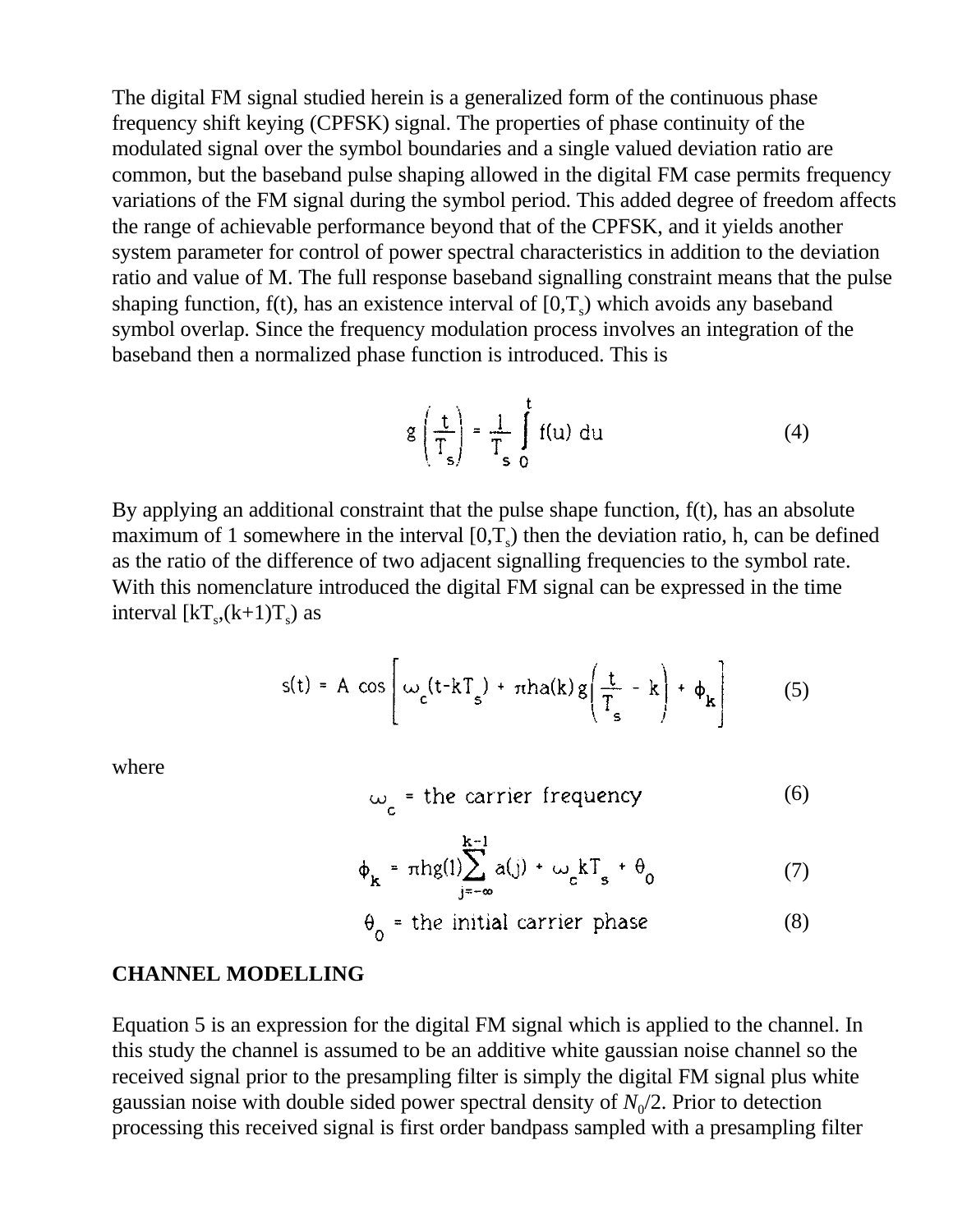specified as an ideal bandpass filter (rectangular frequency response) with a bandwidth of one-half of the sampling rate. It is convenient to define the sampling rate in terms of the symbol period, so for a system which has N samples per symbol the sampling rate is  $N/T_s$ . After the filter and sampler the received signal can be represented in vector form as  $\mathbf{r} = \mathbf{s} + \mathbf{n}$  where the components of the signal vector are the time samples of  $s(t)$  when the discrete time index defines t as

$$
t = \left(\frac{n}{N} + k\right)T_s \tag{9}
$$

The elements of the noise vector are the samples of the white gaussian noise process taken after the presampling filter at the time instants defined by Equation 9. The statistics of these noise samples depend not only on the shape and relative bandwidth of the presampling filter, but also on its position relative to the sampling frequency. Assuming that the lower bandedge of is set to some integer multiple of one-half of the sampling rate then these noise samples are independent, identically distributed normal variates with zero mean and variance of  $NN_0/2T_s$ .

### **PERFORMANCE BOUNDS**

Any development of an explicit performance measure is characterized by the constraints placed upon the detection processor. The detection interval length is specified as one symbol period so the detector processes each received vector of length N and decides which one of the M symbols was most likely transmitted. Fully coherent detection has been assumed here which means that the signal amplitude, A, the carrier frequency,  $\omega_c$ , and the phase prior to the detection interval,  $\phi_k$ , are all known to the detector. Since the symbols are equiprobable the optimum receiver structure for a maximum likelihood detector can be implemented, for the sampled case, as a bank of M finite impulse response (FIR) digital filters matched to each of the M possible signals. A decision circuit selects the symbol corresponding to the filter with the largest biased<sup>1</sup> output at the end of the symbol period. Of course, this representation of the optimum detection processor tacitly assumes that the digital FM signal is unaltered by the presampling filter which is strictly true only when the signal has a finite bandwidth less than the bandwidth of the filter. However, if almost all of the signal power falls within the filter bandwidth then this approach is fairly accurate.

The measure of performance for this system is the average symbol error probability. This average is first taken over all possible transmitted symbols. Cox (1) has developed an

 $<sup>1</sup>$  Although digital FM is of a class of constant amplitude signals, it does not have constant energy</sup> over all possible symbols. Thus, each matched filter output must be biased by a term which reduces it by the amount of one-half of the square of the modulus of the signal vector.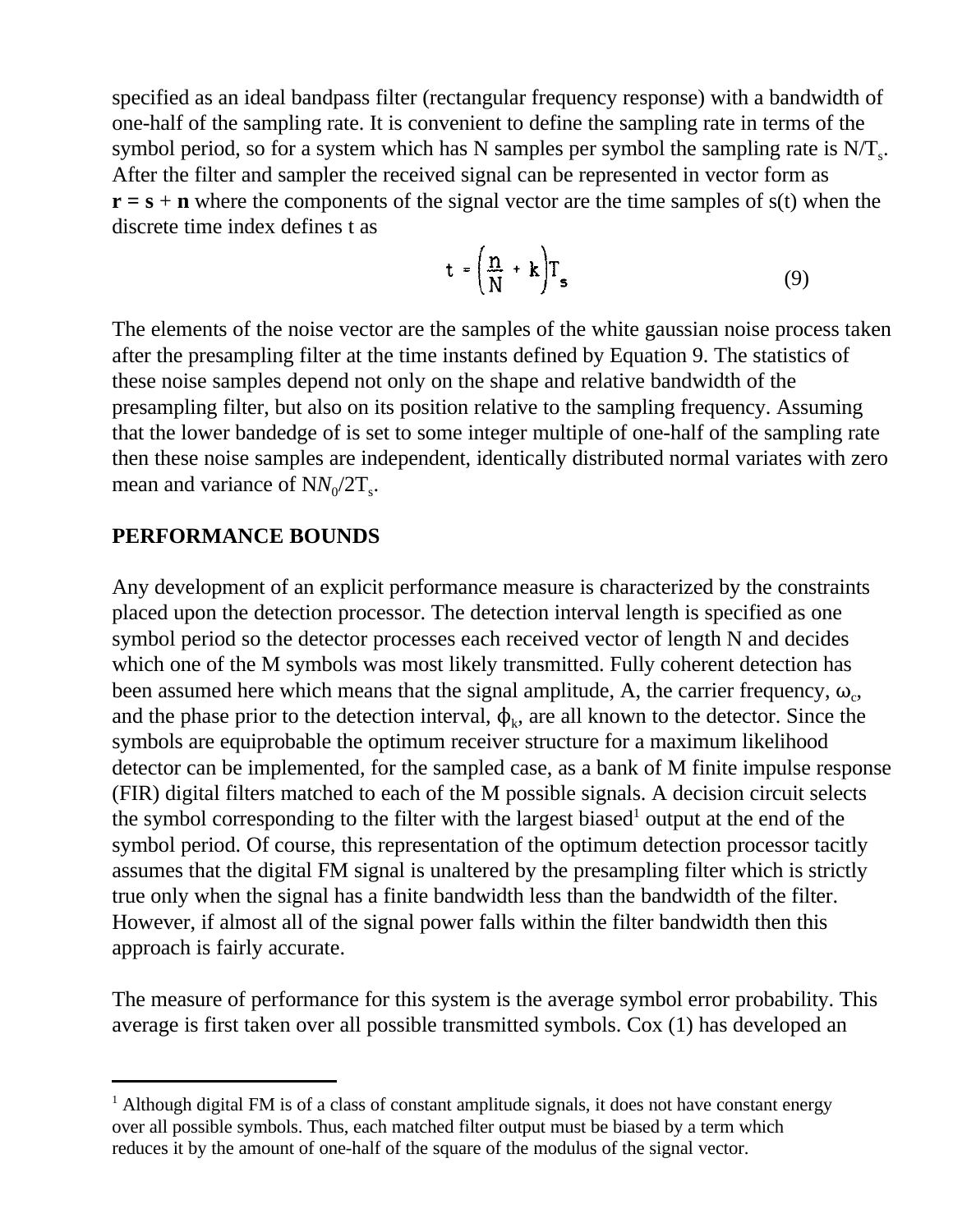expression for an upper bound on the average symbol error probability using the union bound. This is

$$
P_e(\phi_k) \le \frac{1}{M} \sum_{i=1}^{M} \sum_{\substack{j=1 \ (j \neq i)}}^{M} Q\left(\sqrt{\frac{A^2 T_s}{2N_0}} d_{i,j}(\phi_k)\right)
$$
(10)

where

$$
\mathbf{d}_{i,j}(\boldsymbol{\phi}_{k}) = \frac{1}{A \sqrt{N}} | \mathbf{s}_{i}(\boldsymbol{\phi}_{k}) - \mathbf{s}_{j}(\boldsymbol{\phi}_{k}) |
$$
 (11)

The term  $d_{i,j}(\phi_k)$  is the normalized Euclidian distance metric which is just the vector difference of the signal vector for the symbol value ai and the signal vector for the symbol value  $a_i$ . From Equation 5 it can be seen that this distance is a function of the signal phase at the beginning of the detection interval,  $\phi_k$ . To obtain an overall average on the symbol error bound Cox (1) derived the probability functions for  $\phi_k$  and then used the following upper bound to the Q-function to average over  $\phi_k$ .

$$
Q(u) \le \frac{1}{2} \exp\left\{-\frac{u^2}{2}\right\} \tag{12}
$$

The bound resulting from this averaging process can be expressed as an equivalent bit error probability as a function of the CNR, which is the ratio of the carrier power to the noise power in a bandwidth equal to the bit rate. In this form it is given by

$$
P_e \leq \frac{\log_2 M}{M} \sum_{i=1}^{M-1} \sum_{j=i+1}^{M} \exp\left\{-\frac{CNR \log_2 M}{2} c l_{i,j}\right\} l_0 \left(\frac{CNR \log_2 M}{2} c l_{i,j}\right) \tag{13}
$$

where

$$
cl_{i,j} = 1 - \frac{1}{N} \sum_{n=0}^{N-1} \cos[\pi h(a_i - a_j)]
$$
 (14)

$$
c2_{i,j} = \left| \mathcal{S}_{N} \right| \tag{15}
$$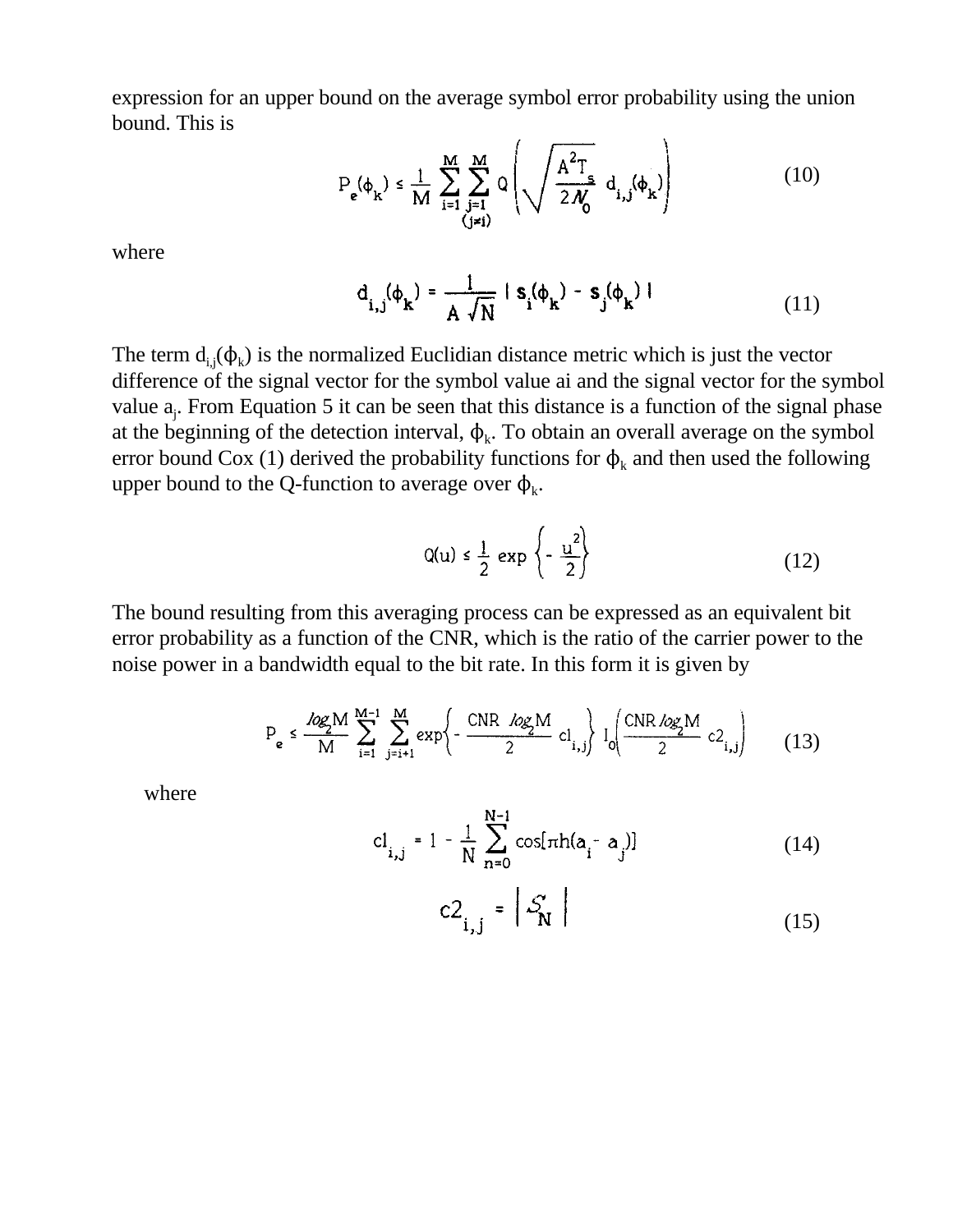$$
S_{N} = \frac{1}{2N} \sum_{n=0}^{N-1} \left[ exp \int \left( \frac{2\omega_{c}T_{s}}{N} n + 2\pi h a_{i}g\left(\frac{n}{N}\right) \right) \right]
$$
  
+  $exp \int \left( \frac{2\omega_{c}T_{s}}{N} n + 2\pi h a_{j}g\left(\frac{n}{N}\right) \right)$   
-2  $exp \int \left( \frac{2\omega_{c}T_{s}}{N} n + \pi h(a_{i} + a_{j})g\left(\frac{n}{N}\right) \right) \right]$  (16)

The function  $I_0$  in Equation 13 is the modified Bessel function of the first kind, order zero. Equation 13 represents the upper bound on the equivalent bit error probability averaged over all possible transmitted symbols and all possible values of the phase,  $\phi_k$ , subject to the constraints and assumptions presented herein. This bound can be used to determine specific performance measures for given parameters h, f(t), N, M, and CNR. Some numerical examples will follow after the specification of these parameters.

#### **BASEBAND PULSE SHAPES**

Three representative full response pulse shapes will be used in the examples. These are the rectangular, half cycle sinusoid, and raised cosine shapes. The rectangular shape is the most common in literature and practice since it can be considered as the natural output of an M-ary symbol generator. It maintains a constant amplitude of 1 over the existence interval, thus it is defined as

$$
f(t) = \begin{cases} 1 & \text{for } 0 \leq t < T_s \\ 0 & \text{otherwise} \end{cases}
$$
 (17)

The baseband phase function corresponding to this f(t) is found using Equation 4 and is given as

$$
g(x) = \begin{cases} x & \text{for } 0 \le x < 1 \\ 0 & \text{otherwise} \end{cases}
$$
 (18)

Using the nomenclature presented by Anderson, Aulin, and Sundberg (2), the pulse defined in Equation 17 will be called a 1 REC frequency pulse. The "1" indicates the existence interval of f(t) is one full symbol period and the "REC" is an abbreviation of rectangular.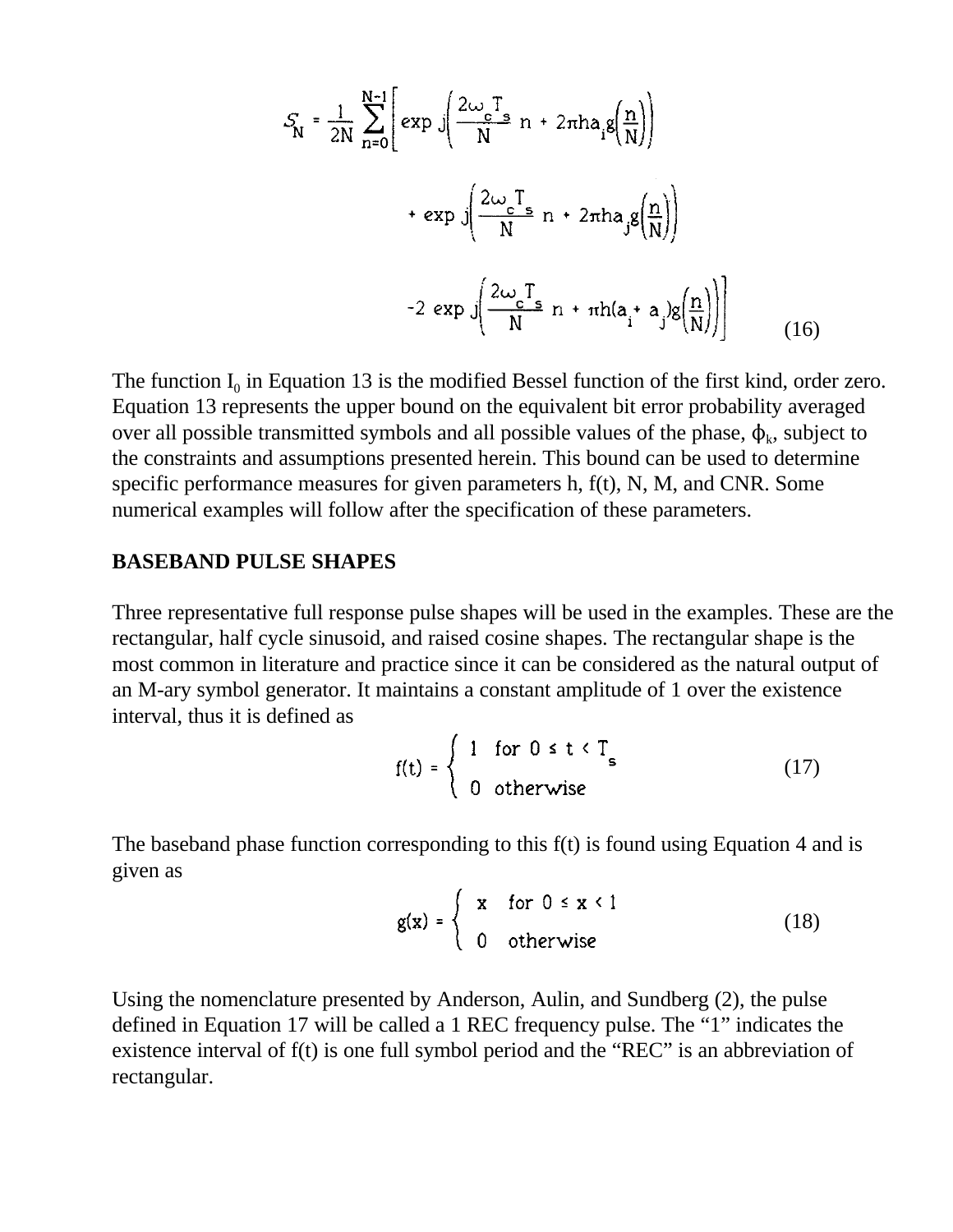The half cycle sinusoid pulse shape, denoted 1HCS, is defined as

$$
f(t) = \begin{cases} \sin\left(\frac{\pi t}{T_s}\right) & \text{for } 0 \le t < T_s \\ 0 & \text{otherwise} \end{cases}
$$
 (19)

The corresponding phase function for 1HCS is

$$
g(x) = \begin{cases} \frac{1}{\pi} [1 - \cos(\pi x)] & \text{for } 0 \le x < 1 \\ 0 & \text{otherwise} \end{cases}
$$
 (20)

The raised cosine pulse shape, denoted 1RC, is defined as

$$
f(t) = \begin{cases} \frac{1}{2} \left[ 1 - \cos\left(\frac{2\pi t}{T_s}\right) \right] & \text{for } 0 \le t < T_s \\ 0 & \text{otherwise} \end{cases}
$$
(21)

The corresponding phase function for 1RC is

$$
g(x) = \begin{cases} \frac{x}{2} - \frac{\sin(2\pi x)}{4\pi} & \text{for } 0 \le x < 1 \\ 0 & \text{otherwise} \end{cases}
$$
 (22)

### **NUMERICAL EXAMPLES**

Some numerical examples are presented here to indicate the utility of the bound in Equation 13 and to show the effects of parameter variation on the error performance. Figure 1 is a plot of bit error probability versus CNR for three deviation ratio values of binary (M=2) 1REC digital FM with 4 samples per symbol period. The curve for  $h = 0.5$ corresponds to the bound for the MSK type of signalling, and the curve for  $h = 0.823$ corresponds to the bound for the case in which the c1 term given in Equation 14 was maximized. Since the c1 term is the dominant h dependent term in Equation 13, then the h value which maximizes that term is very nearly the optimum h value.

There are M-1 distinct  $c1_{ij}$  terms for any given M, so, for M greater than 2, the optimum h value selection criterion can be approximated by selecting the h value which maximizes the minimum  $c1_{ij}$  terms over all i and j. This procedure was followed to determine the h values used for the performance comparison of quaternary (M=4) systems of 1REC, 1HCS, and 1RC, with 8 samples per symbol period. This performance data is given in Figure 2.

Since Equations 14 and 16 are summations of N terms it is natural to assume that the performance of a specific pulse shape is affected by the number of samples per symbol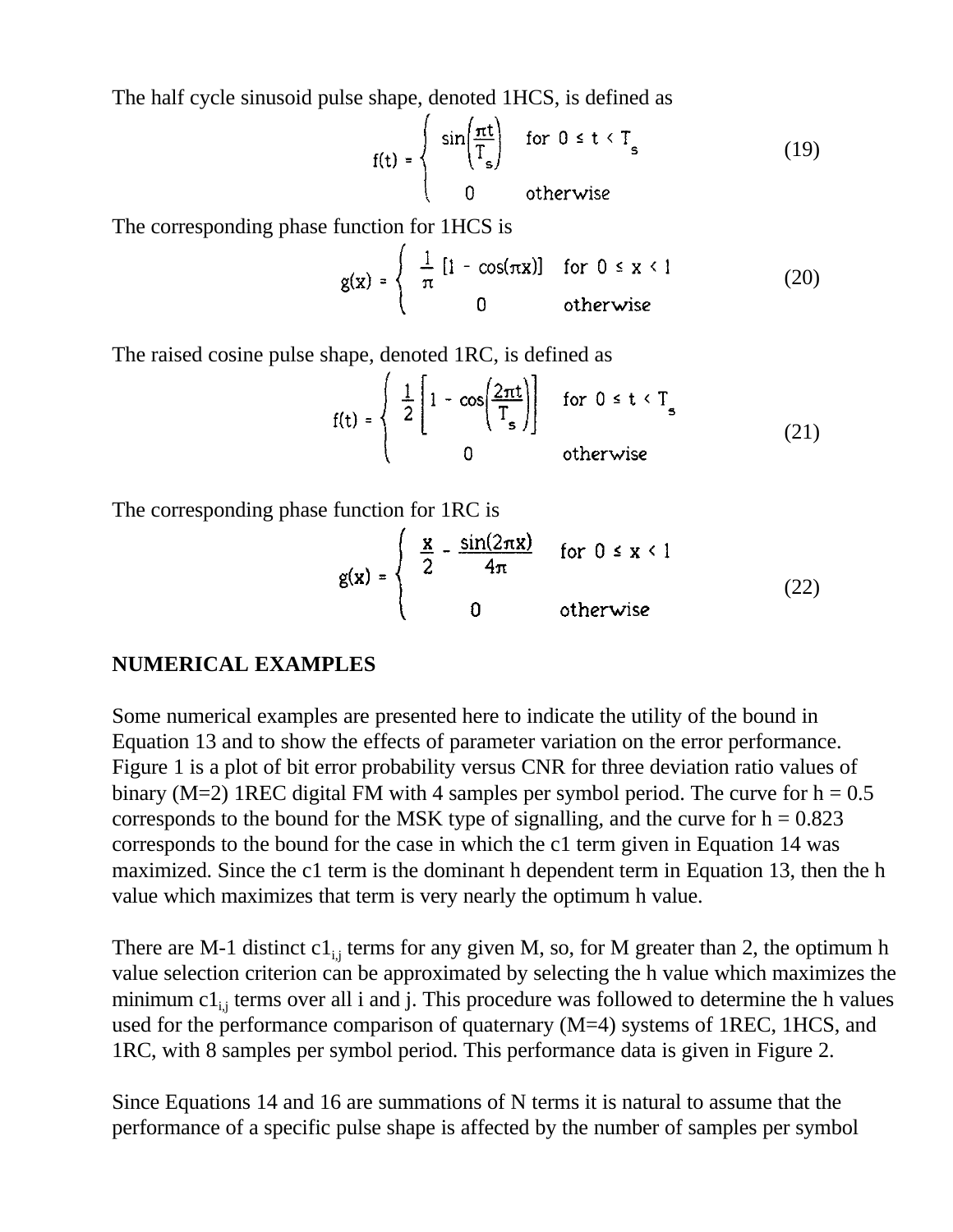period. Figure 3 illustrates that effect for an octonary (M=8) 1HCS system with N values of 12, 18, and 24. Optimum values for h corresponding to these three sampling rates are found as in the previous example.

As a final example of the effects of parameter selection on the error performance bound a 1RC system is optimized for three values of M: 2, 16, and 256. These three cases are calculated in the same predetection bandwidth, that is four times the bit rate. To maintain this constant bandwidth the number of samples per symbol must be scaled up from the binary value by a factor of  $log_2 M$ . Thus, N = 8, 32, and 64 for the M = 2, 16, and 256 cases, respectively. This comparison is given in Figure 4.

## **CONCLUSION**

A concise expression for an upper bound on the equivalent bit error probability has been used to investigate the effects of parameter selection on the performance of full response M-ary digital FM with predetection sampling. Through the use of specific numerical examples some performance improvements have been demonstrated by the proper selection of deviation ratio, baseband pulse shape, sampling rate, and number of levels (M).

# **REFERENCES**

- 1. Cox, T. F., RATE OPTIMIZATION OF M-ARY DIGITAL FREQUENCY MODULATION WITH PREDETECTION SAMPLING, Ph.D. dissertation in Electrical Engineering, Stanford University, Stanford, CA, to be published
- 2. Anderson, J. B., Aulin, T., and Sundberg, C., DIGITAL PHASE MODULATION, First Edition, Plenum Press, New York, New York, 1986, pp 50-65.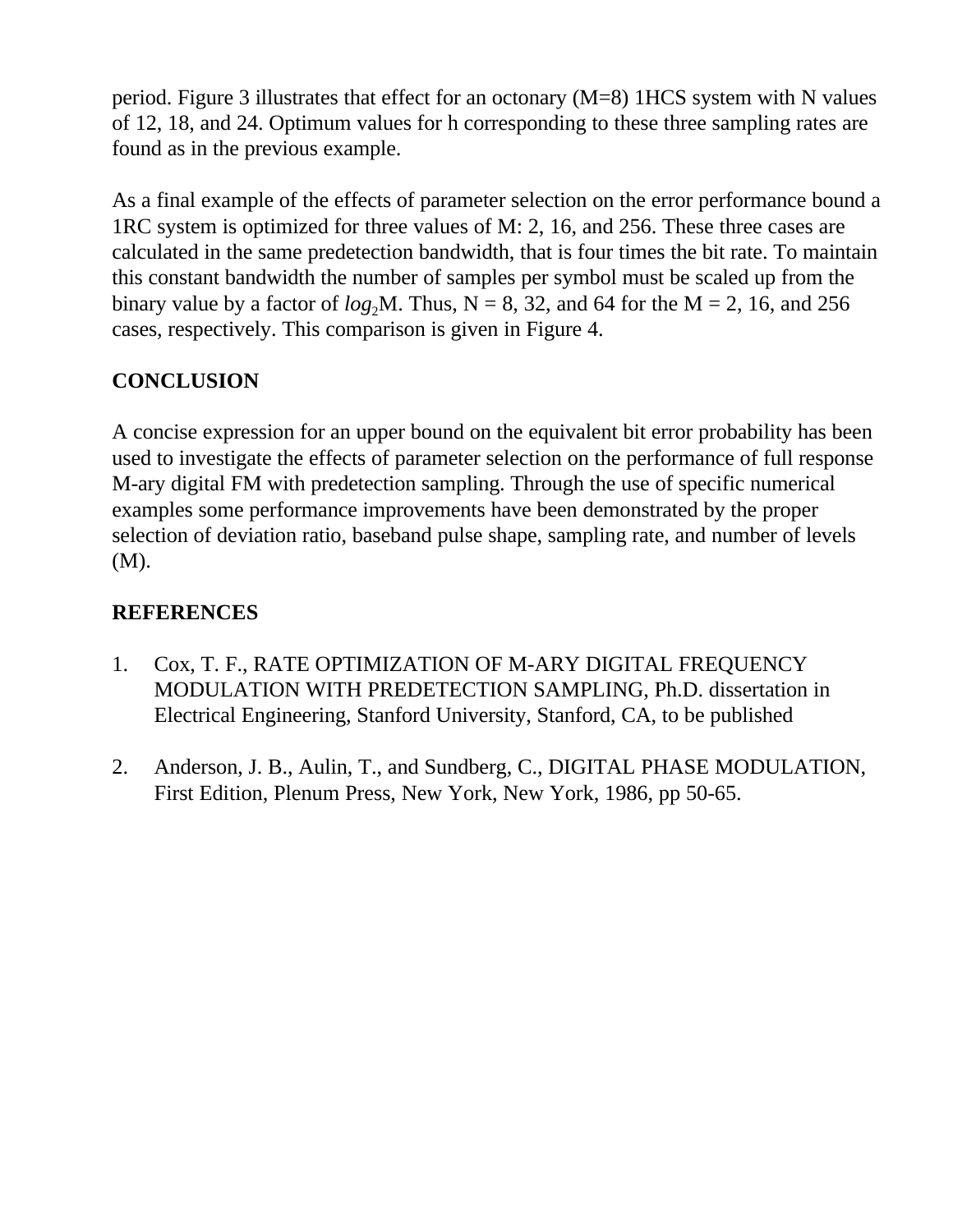

**Figure 1. Error performance for three deviation ratios of 1REC, M=2, N=4.**



**Figure 2. Error performance for three different pulse shapes with M = 4 and N = 8.**